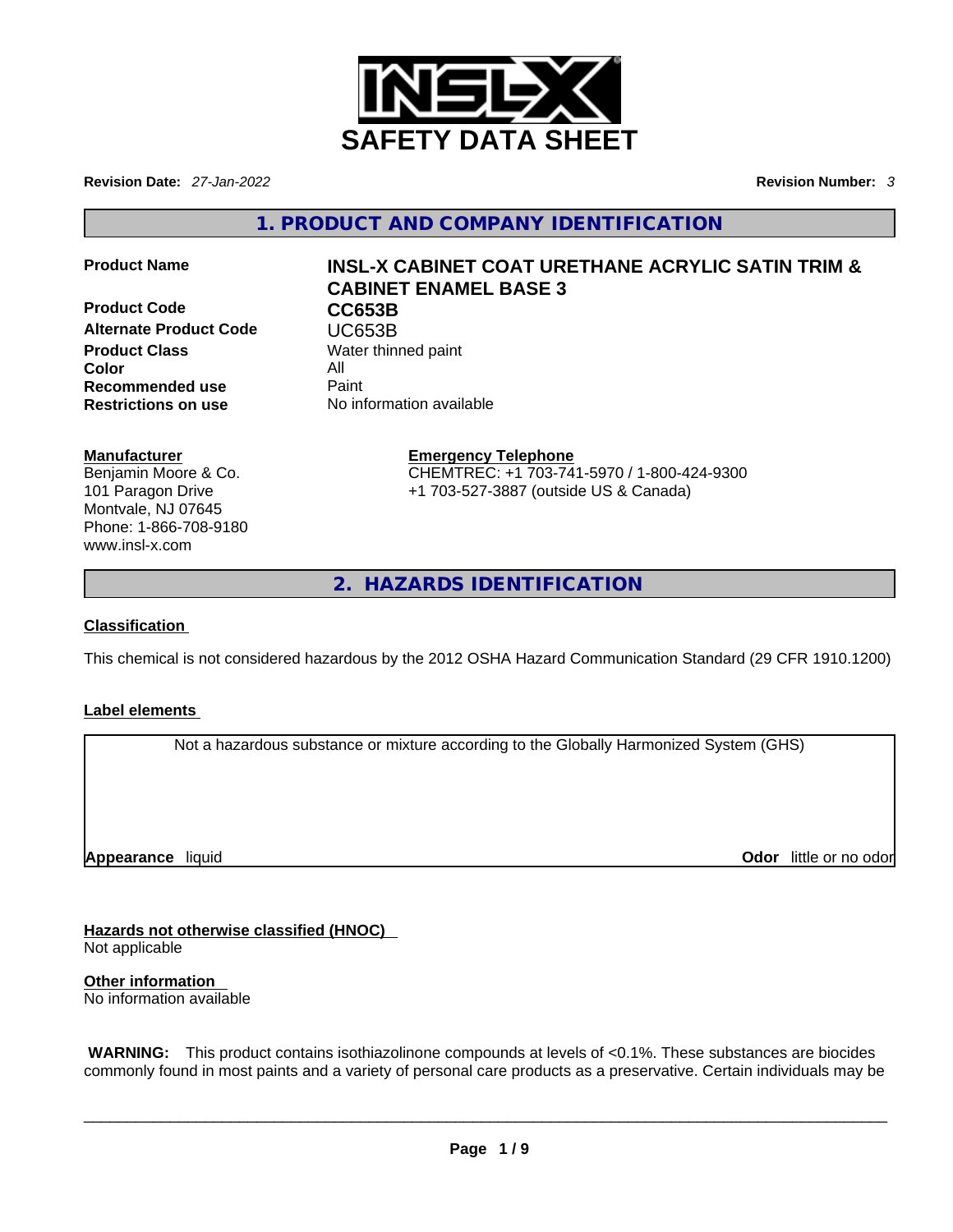sensitive or allergic to these substances, even at low levels.

# **3. COMPOSITION INFORMATION ON COMPONENTS**

| <b>Chemical name</b> | CAS No.         | Weight-%      |
|----------------------|-----------------|---------------|
| Kaolin               | 1332-58-7       | 10<br>15      |
| Titanium dioxide     | 13463-67-7      |               |
| Ammonia              | $7664 - 41 - 7$ | U. 1<br>- U.S |

|                                                  | 4. FIRST AID MEASURES                                                                                    |
|--------------------------------------------------|----------------------------------------------------------------------------------------------------------|
| <b>General Advice</b>                            | No hazards which require special first aid measures.                                                     |
| <b>Eye Contact</b>                               | Rinse thoroughly with plenty of water for at least 15 minutes and consult a<br>physician.                |
| <b>Skin Contact</b>                              | Wash off immediately with soap and plenty of water while removing all<br>contaminated clothes and shoes. |
| <b>Inhalation</b>                                | Move to fresh air. If symptoms persist, call a physician.                                                |
| Ingestion                                        | Clean mouth with water and afterwards drink plenty of water. Consult a physician<br>if necessary.        |
| <b>Most Important</b><br><b>Symptoms/Effects</b> | None known.                                                                                              |
| <b>Notes To Physician</b>                        | Treat symptomatically.                                                                                   |

**5. FIRE-FIGHTING MEASURES** 

| <b>Suitable Extinguishing Media</b>                                              | Use extinguishing measures that are appropriate to local<br>circumstances and the surrounding environment.                                   |
|----------------------------------------------------------------------------------|----------------------------------------------------------------------------------------------------------------------------------------------|
| Protective equipment and precautions for firefighters                            | As in any fire, wear self-contained breathing apparatus<br>pressure-demand, MSHA/NIOSH (approved or equivalent)<br>and full protective gear. |
| <b>Specific Hazards Arising From The Chemical</b>                                | Closed containers may rupture if exposed to fire or<br>extreme heat.                                                                         |
| Sensitivity to mechanical impact                                                 | No.                                                                                                                                          |
| Sensitivity to static discharge                                                  | No.                                                                                                                                          |
| <b>Flash Point Data</b><br>Flash point (°F)<br>Flash Point (°C)<br><b>Method</b> | Not applicable<br>Not applicable<br>Not applicable                                                                                           |
| <b>Flammability Limits In Air</b>                                                |                                                                                                                                              |
|                                                                                  |                                                                                                                                              |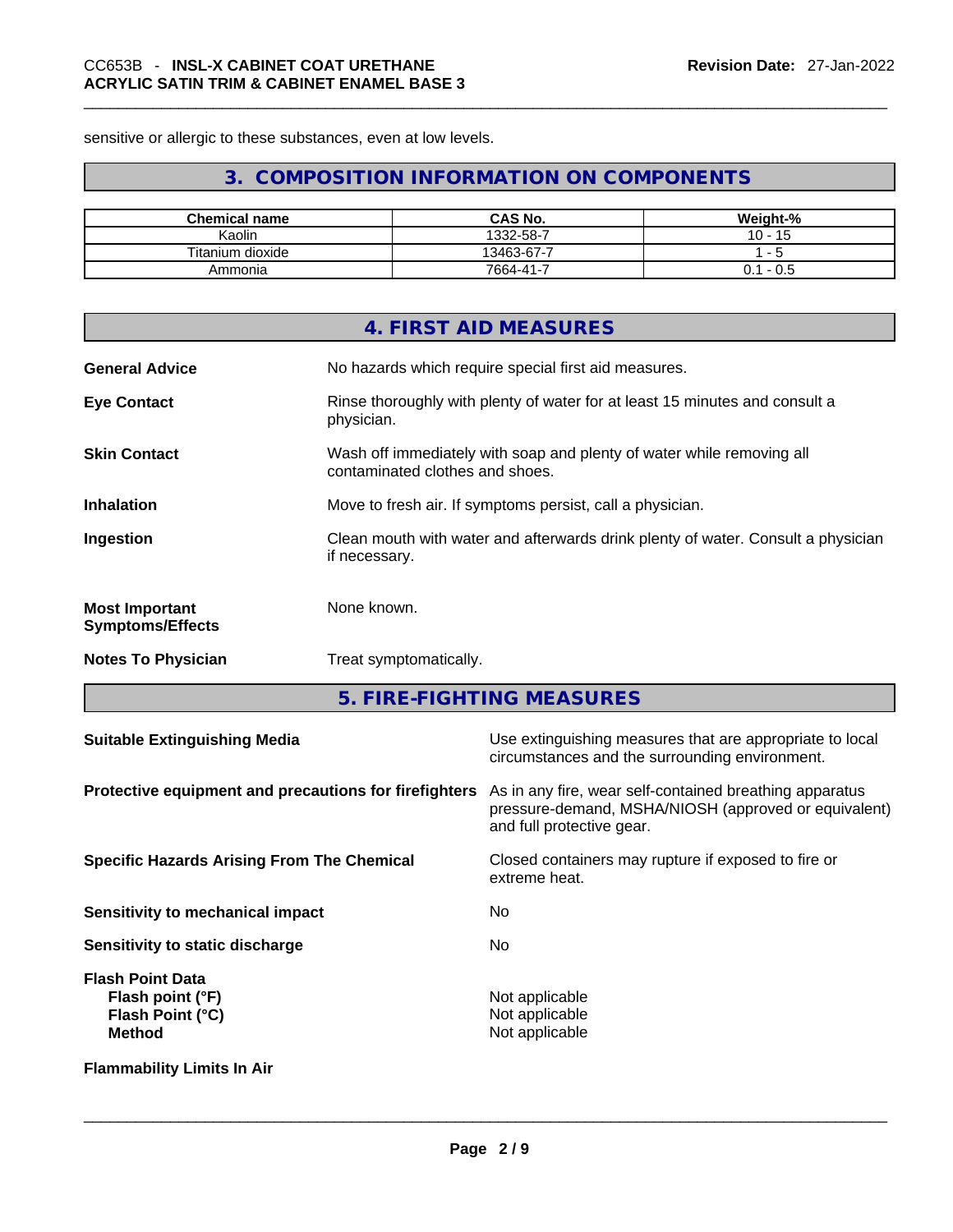## **Lower flammability limit:** Not applicable **Upper flammability limit:** Not applicable

**NFPA Health:** 1 **Flammability:** 0 **Instability:** 0 **Special:** Not Applicable

#### **NFPA Legend**

- 0 Not Hazardous
- 1 Slightly
- 2 Moderate
- 3 High
- 4 Severe

*The ratings assigned are only suggested ratings, the contractor/employer has ultimate responsibilities for NFPA ratings where this system is used.* 

*Additional information regarding the NFPA rating system is available from the National Fire Protection Agency (NFPA) at www.nfpa.org.* 

# **6. ACCIDENTAL RELEASE MEASURES**

| <b>Personal Precautions</b>      | Avoid contact with skin, eyes and clothing. Ensure adequate ventilation.                                                                                                         |
|----------------------------------|----------------------------------------------------------------------------------------------------------------------------------------------------------------------------------|
| <b>Other Information</b>         | Prevent further leakage or spillage if safe to do so.                                                                                                                            |
| <b>Environmental precautions</b> | See Section 12 for additional Ecological Information.                                                                                                                            |
| <b>Methods for Cleaning Up</b>   | Soak up with inert absorbent material. Sweep up and shovel into suitable<br>containers for disposal.                                                                             |
|                                  | 7. HANDLING AND STORAGE                                                                                                                                                          |
| <b>Handling</b>                  | Avoid contact with skin, eyes and clothing. Avoid breathing vapors, spray mists or<br>sanding dust. In case of insufficient ventilation, wear suitable respiratory<br>equipment. |
| <b>Storage</b>                   | Keep container tightly closed. Keep out of the reach of children.                                                                                                                |
| <b>Incompatible Materials</b>    | No information available                                                                                                                                                         |
|                                  |                                                                                                                                                                                  |

**8. EXPOSURE CONTROLS/PERSONAL PROTECTION** 

#### **Exposure Limits**

| <b>Chemical name</b> | <b>ACGIH TLV</b>                                                                                                           | <b>OSHA PEL</b>                                        |
|----------------------|----------------------------------------------------------------------------------------------------------------------------|--------------------------------------------------------|
| Kaolin               | TWA: $2 \text{ mg/m}^3$ particulate matter<br>containing no asbestos and <1%<br>crystalline silica, respirable particulate | 15 mg/m <sup>3</sup> - TWA<br>$5 \text{ mg/m}^3$ - TWA |
| Titanium dioxide     | matter<br>TWA: $10 \text{ mg/m}^3$                                                                                         | 15 mg/m $3$ - TWA                                      |
| Ammonia              | STEL: 35 ppm<br>TWA: 25 ppm                                                                                                | 50 ppm - TWA<br>$35 \text{ mg/m}^3$ - TWA              |

#### **Legend**

ACGIH - American Conference of Governmental Industrial Hygienists Exposure Limits

OSHA - Occupational Safety & Health Administration Exposure Limits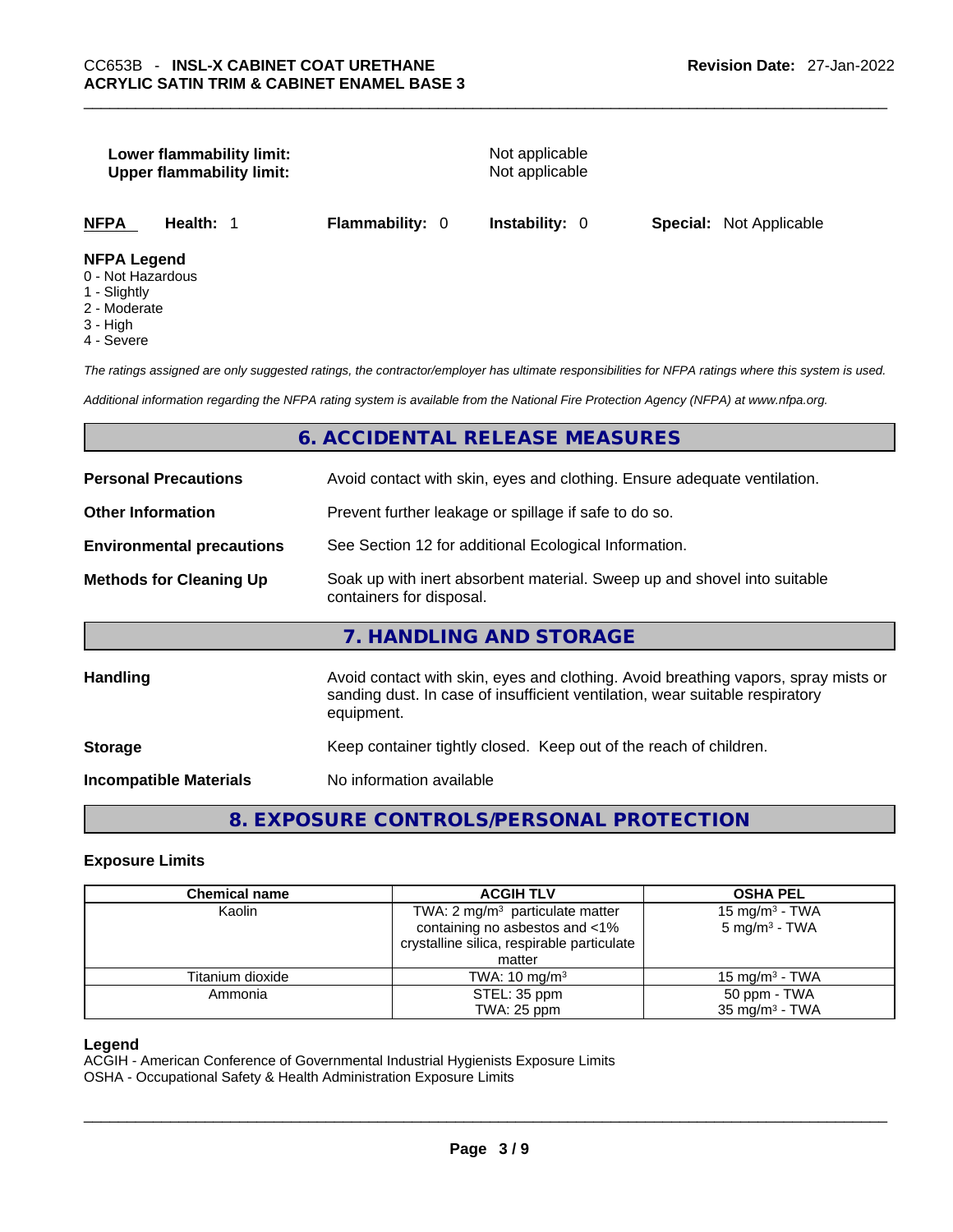# N/E - Not Established

| <b>Engineering Measures</b>          | Ensure adequate ventilation, especially in confined areas.                                                                          |
|--------------------------------------|-------------------------------------------------------------------------------------------------------------------------------------|
| <b>Personal Protective Equipment</b> |                                                                                                                                     |
| <b>Eye/Face Protection</b>           | Safety glasses with side-shields.                                                                                                   |
| <b>Skin Protection</b>               | Protective gloves and impervious clothing.                                                                                          |
| <b>Respiratory Protection</b>        | In case of insufficient ventilation wear suitable respiratory equipment.                                                            |
| <b>Hygiene Measures</b>              | Avoid contact with skin, eyes and clothing. Remove and wash contaminated<br>clothing before re-use. Wash thoroughly after handling. |

# **9. PHYSICAL AND CHEMICAL PROPERTIES**

| Appearance                           | liquid                   |
|--------------------------------------|--------------------------|
| Odor                                 | little or no odor        |
| <b>Odor Threshold</b>                | No information available |
| Density (Ibs/gal)                    | $9.4 - 9.8$              |
| <b>Specific Gravity</b>              | $1.12 - 1.17$            |
| рH                                   | No information available |
| <b>Viscosity (cps)</b>               | No information available |
| Solubility(ies)                      | No information available |
| <b>Water solubility</b>              | No information available |
| <b>Evaporation Rate</b>              | No information available |
| Vapor pressure                       | No information available |
| Vapor density                        | No information available |
| Wt. % Solids                         | $40 - 50$                |
| Vol. % Solids                        | $35 - 45$                |
| Wt. % Volatiles                      | $50 - 60$                |
| <b>Vol. % Volatiles</b>              | $55 - 65$                |
| <b>VOC Regulatory Limit (g/L)</b>    | < 50                     |
| <b>Boiling Point (°F)</b>            | 212                      |
| <b>Boiling Point (°C)</b>            | 100                      |
| Freezing point (°F)                  | 32                       |
| <b>Freezing Point (°C)</b>           | 0                        |
| Flash point (°F)                     | Not applicable           |
| Flash Point (°C)                     | Not applicable           |
| <b>Method</b>                        | Not applicable           |
| <b>Flammability (solid, gas)</b>     | Not applicable           |
| <b>Upper flammability limit:</b>     | Not applicable           |
| Lower flammability limit:            | Not applicable           |
| <b>Autoignition Temperature (°F)</b> | No information available |
| <b>Autoignition Temperature (°C)</b> | No information available |
| Decomposition Temperature (°F)       | No information available |
| Decomposition Temperature (°C)       | No information available |
| <b>Partition coefficient</b>         | No information available |

# **10. STABILITY AND REACTIVITY**

**Reactivity** Not Applicable \_\_\_\_\_\_\_\_\_\_\_\_\_\_\_\_\_\_\_\_\_\_\_\_\_\_\_\_\_\_\_\_\_\_\_\_\_\_\_\_\_\_\_\_\_\_\_\_\_\_\_\_\_\_\_\_\_\_\_\_\_\_\_\_\_\_\_\_\_\_\_\_\_\_\_\_\_\_\_\_\_\_\_\_\_\_\_\_\_\_\_\_\_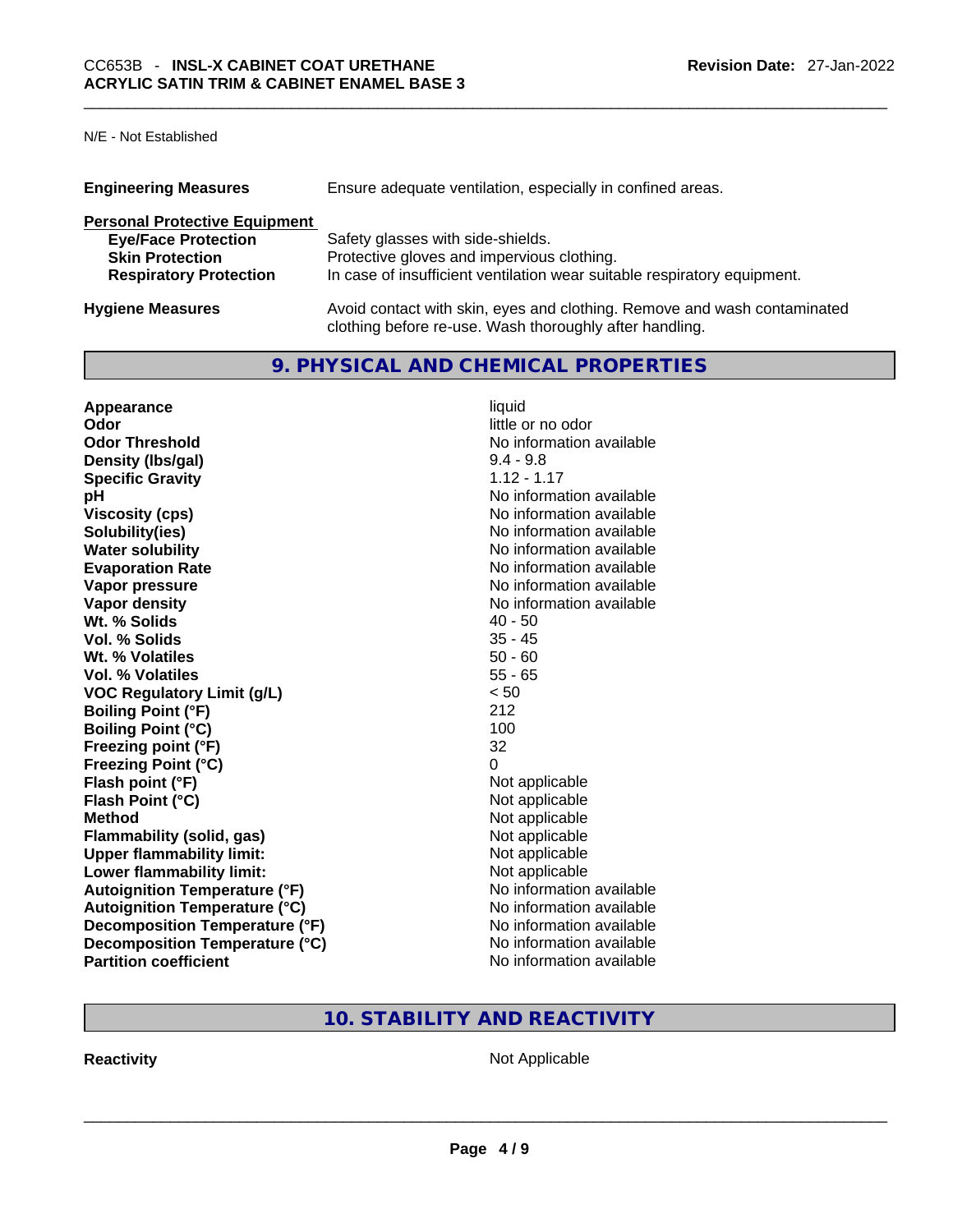| <b>Chemical Stability</b>                                                                                                                                                                                                                                                                                                                                                                                               |                                                                                                                                                                                                                                                                                                                                                                                                          | Stable under normal conditions.                                                                                                                                      |
|-------------------------------------------------------------------------------------------------------------------------------------------------------------------------------------------------------------------------------------------------------------------------------------------------------------------------------------------------------------------------------------------------------------------------|----------------------------------------------------------------------------------------------------------------------------------------------------------------------------------------------------------------------------------------------------------------------------------------------------------------------------------------------------------------------------------------------------------|----------------------------------------------------------------------------------------------------------------------------------------------------------------------|
| <b>Conditions to avoid</b>                                                                                                                                                                                                                                                                                                                                                                                              |                                                                                                                                                                                                                                                                                                                                                                                                          | Prevent from freezing.                                                                                                                                               |
| <b>Incompatible Materials</b>                                                                                                                                                                                                                                                                                                                                                                                           |                                                                                                                                                                                                                                                                                                                                                                                                          | No materials to be especially mentioned.                                                                                                                             |
| <b>Hazardous Decomposition Products</b>                                                                                                                                                                                                                                                                                                                                                                                 |                                                                                                                                                                                                                                                                                                                                                                                                          | None under normal use.                                                                                                                                               |
| <b>Possibility of hazardous reactions</b>                                                                                                                                                                                                                                                                                                                                                                               |                                                                                                                                                                                                                                                                                                                                                                                                          | None under normal conditions of use.                                                                                                                                 |
|                                                                                                                                                                                                                                                                                                                                                                                                                         |                                                                                                                                                                                                                                                                                                                                                                                                          | 11. TOXICOLOGICAL INFORMATION                                                                                                                                        |
| <b>Product Information</b>                                                                                                                                                                                                                                                                                                                                                                                              |                                                                                                                                                                                                                                                                                                                                                                                                          |                                                                                                                                                                      |
| Information on likely routes of exposure                                                                                                                                                                                                                                                                                                                                                                                |                                                                                                                                                                                                                                                                                                                                                                                                          |                                                                                                                                                                      |
| <b>Principal Routes of Exposure</b>                                                                                                                                                                                                                                                                                                                                                                                     | Eye contact, skin contact and inhalation.                                                                                                                                                                                                                                                                                                                                                                |                                                                                                                                                                      |
|                                                                                                                                                                                                                                                                                                                                                                                                                         |                                                                                                                                                                                                                                                                                                                                                                                                          |                                                                                                                                                                      |
| <b>Acute Toxicity</b>                                                                                                                                                                                                                                                                                                                                                                                                   |                                                                                                                                                                                                                                                                                                                                                                                                          |                                                                                                                                                                      |
| <b>Product Information</b>                                                                                                                                                                                                                                                                                                                                                                                              | No information available                                                                                                                                                                                                                                                                                                                                                                                 |                                                                                                                                                                      |
| Symptoms related to the physical, chemical and toxicological characteristics                                                                                                                                                                                                                                                                                                                                            |                                                                                                                                                                                                                                                                                                                                                                                                          |                                                                                                                                                                      |
| <b>Symptoms</b>                                                                                                                                                                                                                                                                                                                                                                                                         | No information available                                                                                                                                                                                                                                                                                                                                                                                 |                                                                                                                                                                      |
|                                                                                                                                                                                                                                                                                                                                                                                                                         |                                                                                                                                                                                                                                                                                                                                                                                                          | Delayed and immediate effects as well as chronic effects from short and long-term exposure                                                                           |
| Eye contact<br><b>Skin contact</b><br><b>Inhalation</b><br>Ingestion<br><b>Sensitization</b><br><b>Neurological Effects</b><br><b>Mutagenic Effects</b><br><b>Reproductive Effects</b><br><b>Developmental Effects</b><br><b>Target organ effects</b><br><b>STOT - single exposure</b><br><b>STOT - repeated exposure</b><br>Other adverse effects<br><b>Aspiration Hazard</b><br><b>Numerical measures of toxicity</b> | May cause slight irritation.<br>skin and cause irritation.<br>May cause irritation of respiratory tract.<br>No information available<br>No information available.<br>No information available.<br>No information available.<br>No information available.<br>No information available.<br>No information available.<br>No information available.<br>No information available.<br>No information available | Substance may cause slight skin irritation. Prolonged or repeated contact may dry<br>Ingestion may cause gastrointestinal irritation, nausea, vomiting and diarrhea. |
| The following values are calculated based on chapter 3.1 of the GHS document                                                                                                                                                                                                                                                                                                                                            |                                                                                                                                                                                                                                                                                                                                                                                                          |                                                                                                                                                                      |
| <b>ATEmix (inhalation-dust/mist)</b>                                                                                                                                                                                                                                                                                                                                                                                    | 443.4 mg/L                                                                                                                                                                                                                                                                                                                                                                                               |                                                                                                                                                                      |
| <b>Component Information</b>                                                                                                                                                                                                                                                                                                                                                                                            |                                                                                                                                                                                                                                                                                                                                                                                                          |                                                                                                                                                                      |

| Chemical name | Oral LD50         | Dermal LD50       | <b>Inhalation LC50</b> |
|---------------|-------------------|-------------------|------------------------|
| Kaolin        | Rat<br>5000 mg/kg | Rat<br>5000 mg/kg |                        |
| 1332-58-7     |                   |                   |                        |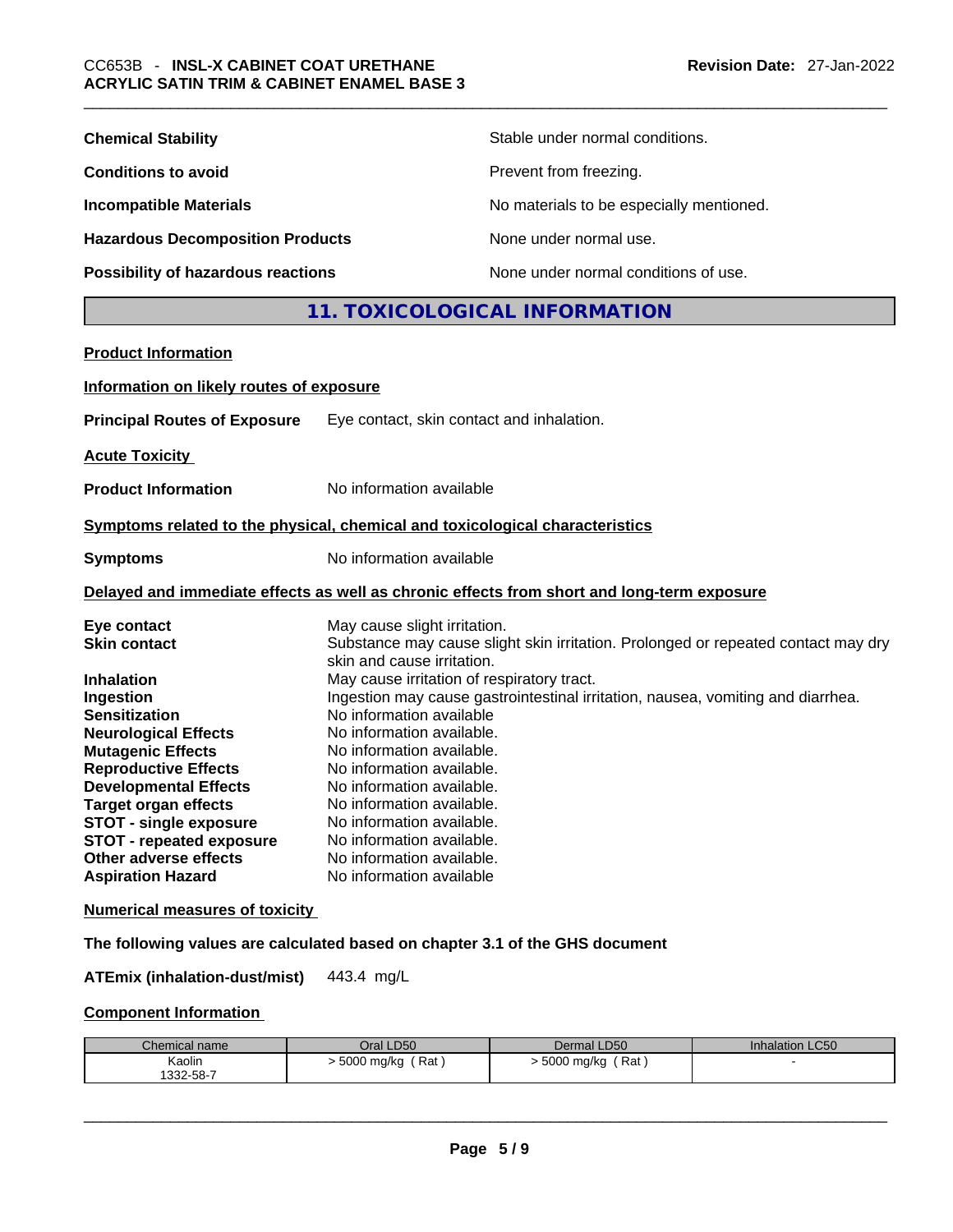| Titanium dioxide<br>13463-67-7 | Rat<br>10000 mg/kg  |                                            |
|--------------------------------|---------------------|--------------------------------------------|
| Ammonia                        | (Rat<br>= 350 mg/kg | $= 9850$ mg/m <sup>3</sup><br>Rat)<br>1 h  |
| 7664-41-7                      |                     | $(Rat)$ 1 h<br>$= 13770$ mg/m <sup>3</sup> |

## **Chronic Toxicity**

## **Carcinogenicity**

*The information below indicates whether each agency has listed any ingredient as a carcinogen:.* 

| <b>Chemical name</b>               | <b>IARC</b>          | <b>NTP</b> | OSHA   |
|------------------------------------|----------------------|------------|--------|
|                                    | 2B<br>Possible Human |            | Listed |
| <u>— на</u><br>nitanıum<br>dioxide | Carcinoɑen           |            |        |

• Although IARC has classified titanium dioxide as possibly carcinogenic to humans (2B), their summary concludes: "No significant exposure to titanium dioxide is thought to occur during the use of products in which titanium dioxide is bound to other materials, such as paint."

#### **Legend**

IARC - International Agency for Research on Cancer NTP - National Toxicity Program OSHA - Occupational Safety & Health Administration

**12. ECOLOGICAL INFORMATION** 

# **Ecotoxicity Effects**

The environmental impact of this product has not been fully investigated.

# **Product Information**

## **Acute Toxicity to Fish**

No information available

#### **Acute Toxicity to Aquatic Invertebrates**

No information available

# **Acute Toxicity to Aquatic Plants**

No information available

# **Persistence / Degradability**

No information available.

# **Bioaccumulation**

There is no data for this product.

# **Mobility in Environmental Media**

No information available.

#### **Ozone**

No information available

#### **Component Information**

# **Acute Toxicity to Fish**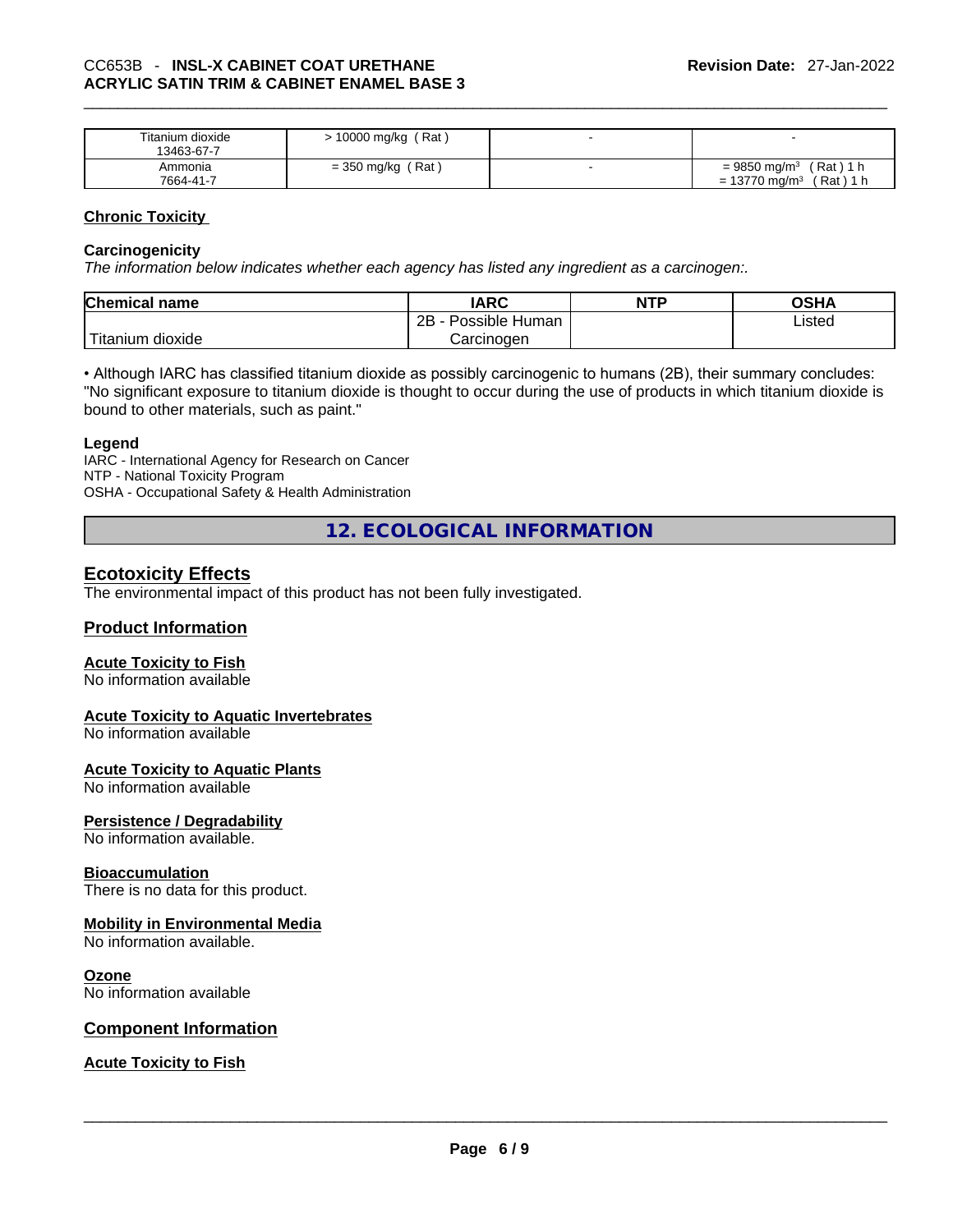#### Titanium dioxide

 $LC50:$  > 1000 mg/L (Fathead Minnow - 96 hr.)

#### **Acute Toxicity to Aquatic Invertebrates**

No information available

#### **Acute Toxicity to Aquatic Plants**

No information available

|                              | 13. DISPOSAL CONSIDERATIONS                                                                                                                                                                                               |
|------------------------------|---------------------------------------------------------------------------------------------------------------------------------------------------------------------------------------------------------------------------|
| <b>Waste Disposal Method</b> | Dispose of in accordance with federal, state, and local regulations. Local<br>requirements may vary, consult your sanitation department or state-designated<br>environmental protection agency for more disposal options. |
|                              | 14. TRANSPORT INFORMATION                                                                                                                                                                                                 |
| <b>DOT</b>                   | Not regulated                                                                                                                                                                                                             |
| <b>ICAO/IATA</b>             | Not regulated                                                                                                                                                                                                             |
| <b>IMDG/IMO</b>              | Not regulated                                                                                                                                                                                                             |
|                              | <b>15. REGULATORY INFORMATION</b>                                                                                                                                                                                         |

# **International Inventories**

| <b>TSCA: United States</b> | Yes - All components are listed or exempt. |
|----------------------------|--------------------------------------------|
| <b>DSL: Canada</b>         | Yes - All components are listed or exempt. |

# **Federal Regulations**

#### **SARA 311/312 hazardous categorization**

| Acute health hazard               | No. |  |
|-----------------------------------|-----|--|
| Chronic Health Hazard             | No. |  |
| Fire hazard                       | No  |  |
| Sudden release of pressure hazard | No. |  |
| Reactive Hazard                   | Nο  |  |

### **SARA 313**

Section 313 of Title III of the Superfund Amendments and Reauthorization Act of 1986 (SARA). This product contains a chemical or chemicals which are subject to the reporting requirements of the Act and Title 40 of the Code of Federal Regulations, Part 372:

*None*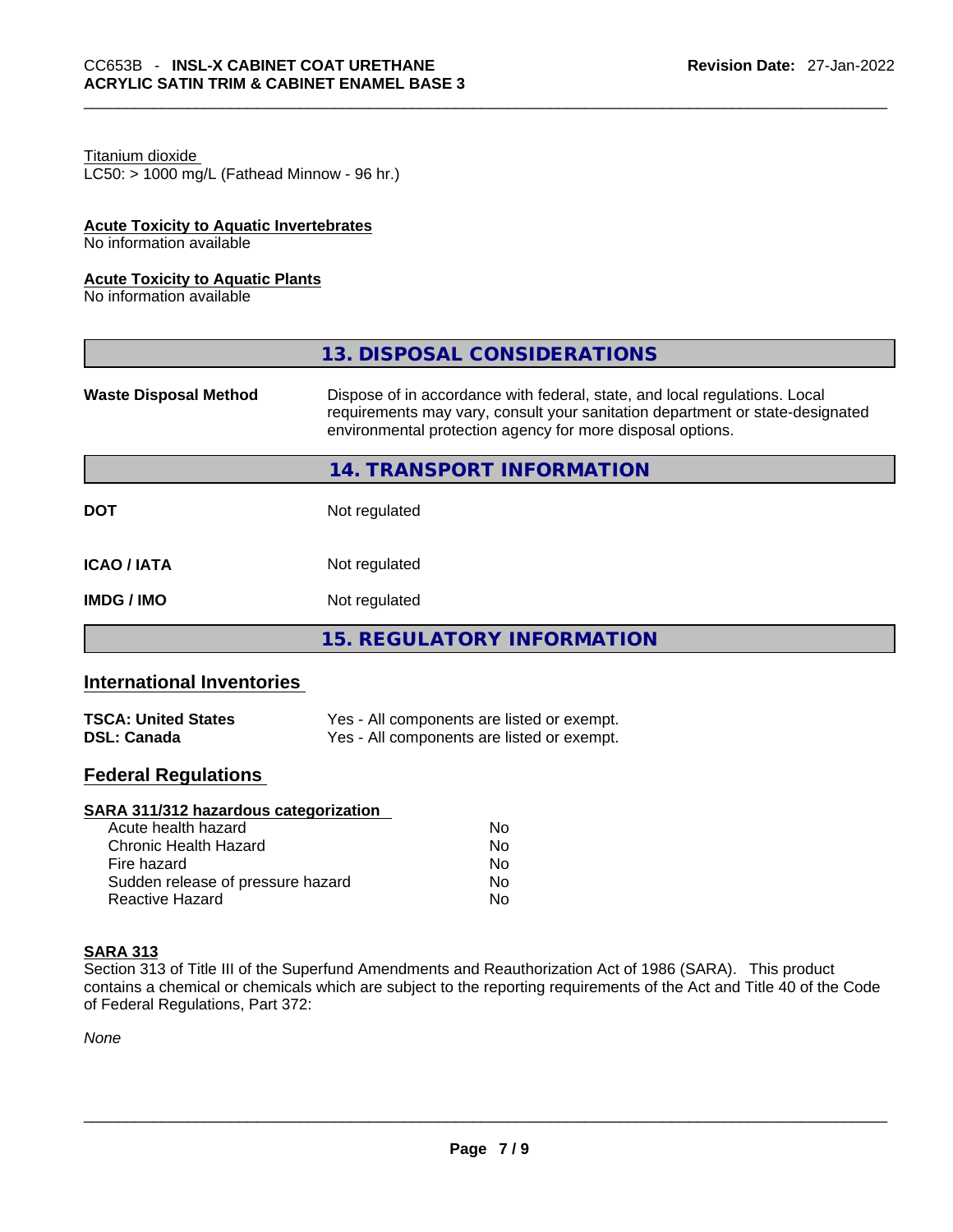## **Clean Air Act,Section 112 Hazardous Air Pollutants (HAPs) (see 40 CFR 61)**

This product contains the following HAPs:

*None*

# **US State Regulations**

#### **California Proposition 65**

**A WARNING:** This product can expose you to chemicals including Titanium dioxide, which are known to the State of California to cause cancer, and Ethylene glycol which are known to the State of California to cause birth defects or other reproductive harm. For more information go to www.P65Warnings.ca.gov

## **State Right-to-Know**

| <b>Chemical</b><br>name                   | :cachucatta<br>Mas<br>นเนจะแจ | New<br>. Jersev | <b>Pennsylvania</b> |
|-------------------------------------------|-------------------------------|-----------------|---------------------|
| Kaolin                                    |                               |                 |                     |
| $- \cdot$ .<br><br>! ıtanium<br>ı dioxide |                               |                 |                     |

**Legend**

X - Listed

# **16. OTHER INFORMATION**

| HMIS -<br>Health: 1 | <b>Flammability: 0</b> | <b>Reactivity: 0 PPE: -</b> |  |
|---------------------|------------------------|-----------------------------|--|
|---------------------|------------------------|-----------------------------|--|

#### **HMIS Legend**

- 0 Minimal Hazard
- 1 Slight Hazard
- 2 Moderate Hazard
- 3 Serious Hazard
- 4 Severe Hazard
- Chronic Hazard
- X Consult your supervisor or S.O.P. for "Special" handling instructions.

Note: The PPE rating has intentionally been left blank. Choose appropriate PPE that will protect employees from the hazards the material will *present under the actual normal conditions of use.* 

*Caution: HMISÒ ratings are based on a 0-4 rating scale, with 0 representing minimal hazards or risks, and 4 representing significant hazards or risks. Although HMISÒ ratings are not required on MSDSs under 29 CFR 1910.1200, the preparer, has chosen to provide them. HMISÒ ratings are to be used only in conjunction with a fully implemented HMISÒ program by workers who have received appropriate HMISÒ training. HMISÒ is a registered trade and service mark of the NPCA. HMISÒ materials may be purchased exclusively from J. J. Keller (800) 327-6868.* 

 **WARNING!** If you scrape, sand, or remove old paint, you may release lead dust. LEAD IS TOXIC. EXPOSURE TO LEAD DUST CAN CAUSE SERIOUS ILLNESS, SUCH AS BRAIN DAMAGE, ESPECIALLY IN CHILDREN. PREGNANT WOMEN SHOULD ALSO AVOID EXPOSURE.Wear a NIOSH approved respirator to control lead exposure. Clean up carefully with a HEPA vacuum and a wet mop. Before you start, find out how to protect yourself and your family by contacting the National Lead Information Hotline at 1-800-424-LEAD or log on to www.epa.gov/lead.